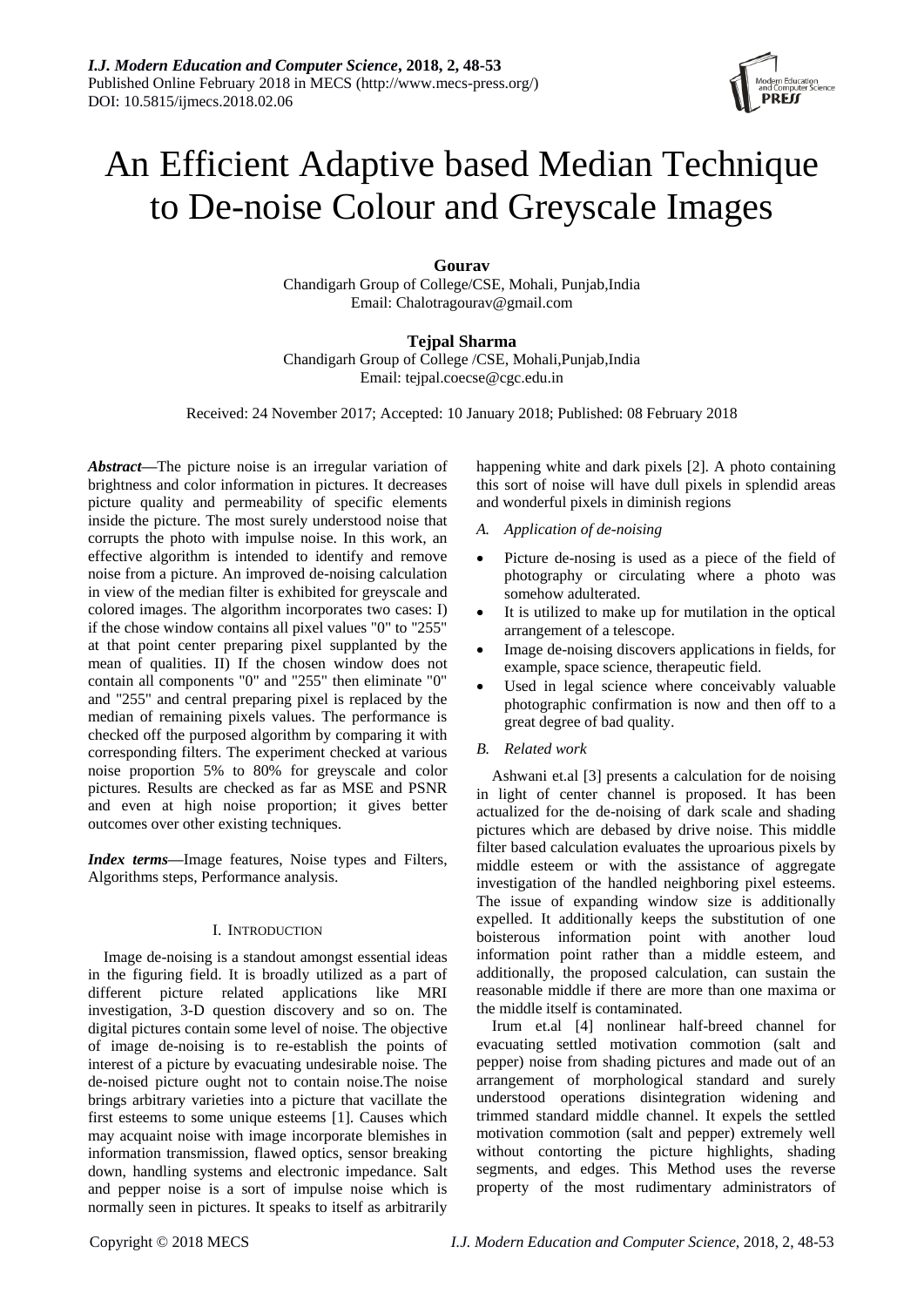scientific morphology to be specific disintegration and enlargement.

Narayanan et.al [5] presents an effective noise evacuation method to re-establish computerized pictures defiled by blended noise, safeguarding picture content ideally and this separating strategy comprises of two stages: the uproarious pixel discovery step utilizing fluffy procedure and the blended noise sifting step. Clamour tended to in this methodology is a blend of salt and pepper bustle and Gaussian commotion. This technique lessens blended commotions impressively without trading off nervous sharpness. The proposed system reliably beats many existing fluffy based calculations while adjusting the tradeoffs between commotion diminishment and detail safeguarding.

Kulkarni et.al [6] presents exact and proficient noise recognition and separating calculation for motivation commotion evacuation. The calculation incorporates two phases: noise location taken after by commotion sifting. The proposed count replaces the uproarious pixel by cutout centre regard when another pixel regards, 0's or 255's are accessible in the picked window and when all the pixel regards are 0's and 255's then the clamor pixel is supplanted by the mean estimation of the significant number of segments display in the chose window and figuring is fruitful for salt and pepper hullabaloo clearing in pictures at high upheaval densities.

Malik et.al [7] presents a way to deal with the issue of commotion evacuation in color pictures and change in the two-sided channel which considers the closeness between shading pixels and their spatial separation. The cost of an association through an advanced way joining the focal pixel of the sifting window with the rest of the pixels is resolved. The yield, as in the standard two-sided channel, is calcium-recorded as a weighted normal of the pixels encompassing the focal point of the separating window and the weights are elements of the negligible association costs.

## *I. De-noising methods*

## *a) Types of image noise:*

Typical pictures are ruined with added substance noise displayed with either a Gaussian, speckle or salt or pepper noise. Another run of the spike noise is a spot noise, which is multiplicative in nature. Noise is available in a picture either in an added substance or multiplicative frame.

## *b) Impulse Noise (Salt & Pepper Noise):*

Salt and pepper commotion is a kind of fuss usually seen on pictures it astoundingly addresses itself as randomly happening white and dim pixels. A viable noise lessening approach for this sort of clamor includes the use of a middle channel or a differentiation symphonious mean filter. Salt and pepper noise impacts into pictures in circumstances where the picture is exchanged rapidly. The point of these techniques is to distinguish edges and subtle elements by methods for nearby measurements and smooth them not as much as whatever remains of the picture to better safeguard their sharpness[8]. Be that as it may, these techniques regularly recognize Impulses as points of interest or edges to be safeguarded.

#### *c) Speckle Noise:*

Speckle noise is a multiplicative clamor. This kind of commotion happens in all lucid imaging frameworks, for example, laser, acoustics, and SAR(Synthetic Aperture Radar) symbolism. The wellspring of this commotion is credited to the irregular impedance between the sound returns. Completely created spot clamor has the normal for the multiplicative commotion.

## *d) Gaussian noise:*

Gaussian commotion is measurable noised having a likelihood thickness work (PDF) equivalent to that of the typical conveyance, which is otherwise, called the Gaussian distribution [9].

## *C. De-noised filter methods*

## *a) Adaptive filtering method:*

Adaptive Filtering Method [4] is a "choice-based" or "exchanging" channel with the reason for first recognizes conceivable loud pixels and after that supplant CES them utilizing the middle channel or its variations, however leaving every single other pixel unaffected. This channel is great at identifying commotion even at a far over the ground noise level. The flexible structure of this channel ensures with the desire of most of the inspiration bustles are recognized even at a far over the ground commotion level outfitted with the explanation behind the window estimate is sufficiently immense [9], [10]. The execution of AMF is great at subordinate noise thickness levels, because of the way that here are just less tainted pixels that are supplanted by the middle values.

## *b) Median filtering:*

It is the least complex system which is utilized to expel dot clamor, beat commotion or Speckle noise from the picture. While other smoothing channels just expel noise from the flag yet they are not ready to protect edges of the flag but rather the middle channel is the extraordinary smoothing channel which gives better outcome by commotion expulsion from the flag alongside the safeguarding of the edges. In this method, pixel regard is supplanted by the focal point of the dim levels of the range of that pixel[11].

## *c) Bilateral filtering method: -*

The bilateral filter is another non-direct separating technique which can be seen as an amplified adaptation of the low pass Gaussian sifting. Fundamentally, it is a basic course of action of a space channel, like the Gaussian channel, and a ranging channel which is a Gaussian capacity of nearby power contrast. The fundamental thought is that lone perceptually practically equivalent to hues are arrived at the midpoint of commonly to avoid the unpredicted shading blend in pictures. Barash bound together anisotropic dispersion and nonlinear two-sided sifting as an extra successful edge saving separating procedure [12].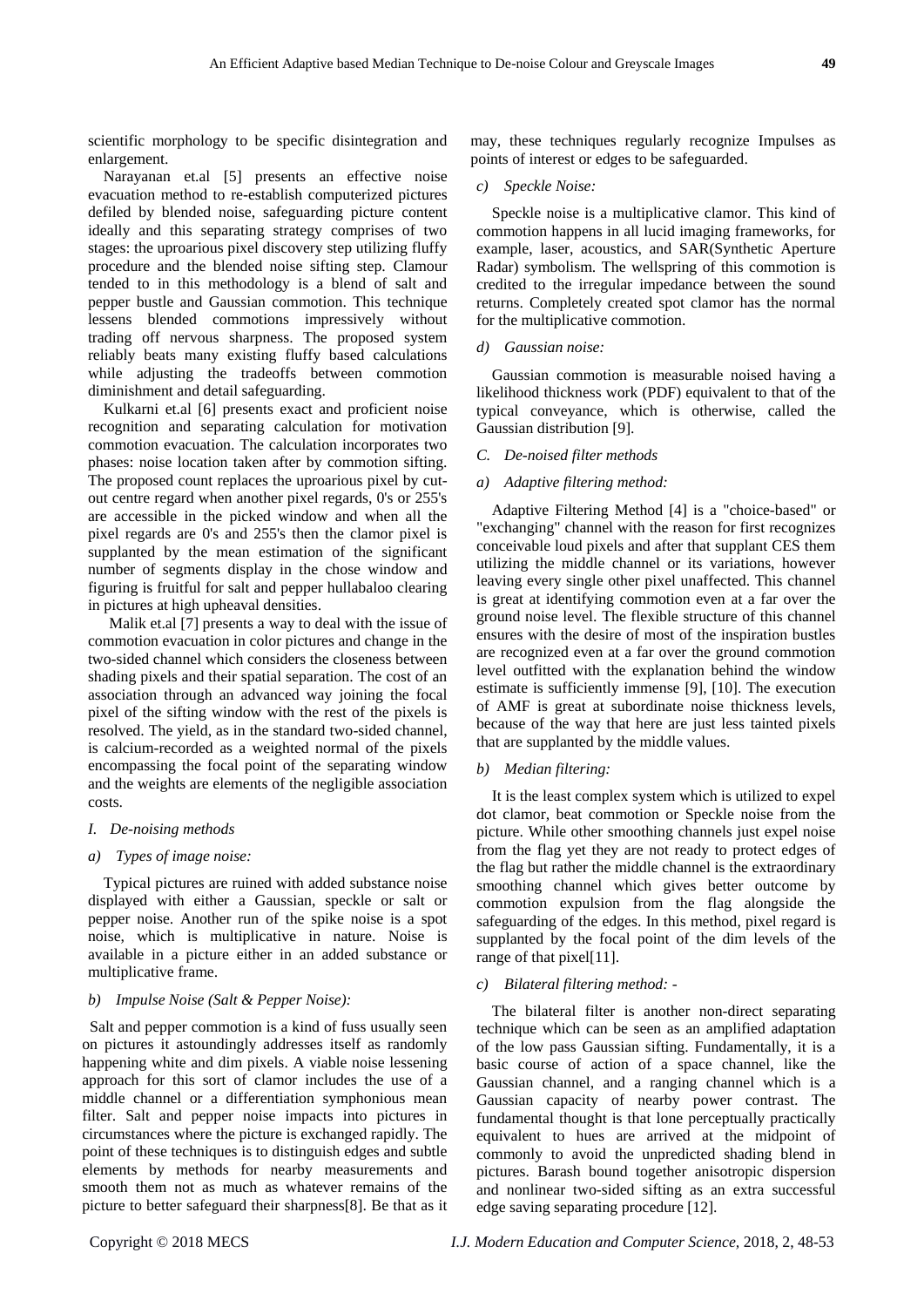#### *d) Vector median filters:*

These are principally intended for noise lessening in color images. There are different vector middle sifting methods, inside which the one called half and half vector separating is firmly identified with this work. A crossover channel uses various subs-channels of various sorts and characterizes the yield as a direct nonlinear blend of the information vectors. For instance, the developed vector middle channel consolidates the VMF with direct filtering [13]. Close edges, this channel carries on like the VMF, while in smooth territories it acts like the number juggling mean channel (AMF).

#### II. PROPOSED FILTER FOR DE-NOISING

The proposed an efficient adaptive based median technique has utilized the Restoration of color pictures. The pictures utilized are very debased by impulse commotion. The adaptive based median technique uses the already prepared neighboring pixel incentive to show signs of improvement picture quality. The algorithm has identified the pictures with impulse noise. In the first stage, the pixels in the picture are checked whether it is noisy or not. On the off chance that the preparing pixel lies between the greatest and least greyscale level range which is 0 and 255, then it is without noise and left unaltered. On the off chance that the handling pixel takes the most extreme or least dark level then it is an uproarious pixel which is prepared by proposed algorithm.

- *A. Algorithm steps:-*
- 1. The first step is to browse an image from the destination folder.
- 2. Add salt and pepper noise to the image according to noise distortion value.
- 3. Calculate the size of the noisy image.
- 4. Padded the noisy image matrix with zeros.
- 5. Select a window of size 3\*3. Assume that the central pixel is processed $P_{ij}$ .
- 6. If center pixel  $0 < P_{ij} < 255$ , then  $P_{ij}$  is left unchanged. As noise element are in range [0,255].
- 7. If  $P_{ij}=0$  or  $P_{ij}=255$  then choose for next condition. If  $P_{ij}$  is corrupted pixel then two cases are possible as given in case I) if the selected window contains all the elements as 0's and 255's. Then " $P_{ij}$ " with the mean of the element of the window. As due to this the value of  $P_{ij}$  comes in the range of 0-255.

Case II) If the selected window contains not all element as 0's and 255's. Then eliminate 255's and 0's and find the median value of remaining elements. Replace  $P_{ij}$  with median value.

- 8. Repeat stages 5-8 until the point that every one of the pixels in the whole picture is handled.
- 9. Removal of extra padded rows and columns.
- 10. Calculate the PSNR and MSE. Show the enhanced picture.

## *B. Clarification of the algorithm:-*

When a picture is taken as input then every pixel of a picture is checked for the presence of noise. In the event that the Pixels discovered noisily, then assume central pixels as " $P_{ij}$ " is' and as pixels value is in range 0 to 255. On the off chance that the central preparing pixel  $P_{ij}$  lies between extents 0 to 255 then it will leave unaltered. In the event that the Processing Pixel is defined a pixel, then two cases outlined beneath:

Case1. If select Window consist of 3\*3 contains the whole component "0" and '255'. Select one incentive as handling pixels either "0" or "255" which is again noisy. To solve this problem, mean of pixels values are taken and replace it with the noisy pixel.

| [255]    | $\Omega$     | 2551 |
|----------|--------------|------|
| $\Omega$ | < 255        | 255  |
| ΙO       | $\mathbf{0}$ | 255  |

We found here mean of pixels esteems is 142 and supplant it with center processing pixel.

Case2. If in the event that the selected element does not contain all components "0" and "255" and have some other pixel value. At that point eliminate with "0" and "255" and locate the middle of other pixel values.

$$
\begin{bmatrix} 78 & 0 & 87 \\ 65 & <0 > & 66 \\ 255 & 70 & 255 \end{bmatrix}
$$

After the removal of noisy pixels "0" and "255," we have pixel value in the selected window [65, 66, 70, 78, 87] and we have middle value is 70 which replaced with the center processing pixel  $'$   $p_{ij}$ .

#### III. RESULTS AND DISCUSSION

#### *A. Experimental images*

The Performance of the algorithm is assessed on a few genuine pictures appeared in Figure 1.These photos are the most generally utilized standard test pictures utilized for picture retargeting calculations and measurement of these pictures  $512 \times 512$  in jpg format. With a particular ultimate objective to test the capability and the execution of the purposed filter and contrasting counts the examinations are performed at a bigger measure of a noise thickness, which goes from 05% to 80%. These operations were performed on two-dimensional (2 - D) Greyscale pictures and color pictures.

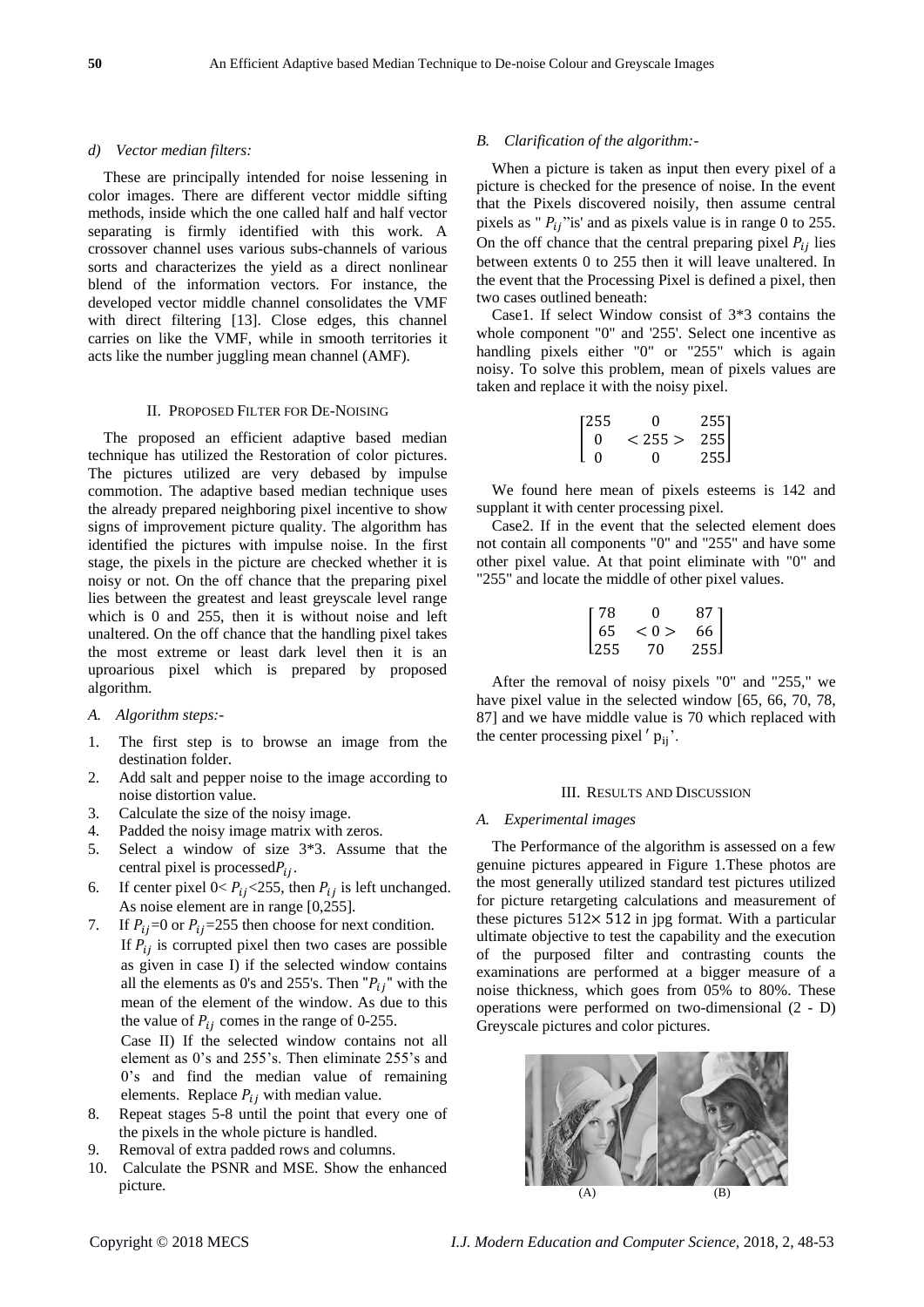

Fig.1. Experimental Images: (a) Image of Lena (b) Image of Elaine (c) Image of Pepperr (d) Image of house

Table 1. Experimental images result after applying purpose filter



## IV. PERFORMANCE METRICS

To evaluate the performance of the de-noising procedures a few execution measurements are accessible. We utilize the PSNR, Mean Square Error for various experimental images.

*A. Peak Signal-To-Noise-Ratio:*

PSNR is the proportion is the extent between the most extreme conceivable energy of a Signal and the energy of debasing noise that impacts the steadiness of its representation. PSNR high means great quality and low means awful quality. In this way, low the blunder, high will be the PSNR. In Mathematically PSNR is computed by:

$$
PSNR = 10. \log_{10} + \frac{\text{MAX}_1^2}{\text{MSE}} \tag{1}
$$

Here, MAXI is the maximum possible pixel value of the image. When the pixels are represented using 8 bits per sample, this is 255.

#### *B. Mean squared error (MSE):*

The mean square error is the normal of the squared blunders amongst real and assessed readings in an information test.

$$
MSE = \frac{1}{MN} + \sum_{i=0}^{m-1} \sum_{j=0}^{n-1} [I(i, j) - K(i, j)]^2 \quad (2)
$$

#### V. PERFORMANCE ANALYSIS

The performance analysis of Impulse noise table has been evaluated, the Impulse noise ratio from 5% to 80% iterations are evaluated for Barbara Image, steam community image, Tumblr images, greyscale image and color image.

Filter metrics metrics Noise ratio 0.05 | 0.1 | 0.2 | 0.3 | 0.4 | 0.5 | 0.6 | 0.7 | 0.8 Improved median filter MSE 1.29 2.96 8.71 18.41 31.82 54.36 97.73 171.29 296.50 PSNR 47.24 43.28 38.48 35.40 32.99 30.99 28.31 26.03 23.59 Efficient adaptive based median MSE 0.88 1.28 3.42 6.77 11.97 26.99 75.48 114.22 259.41 PSNR 51.01 47.05 42.77 39.82 37.34 33.81 29.35 27.55 23.99

Table 2. Performance analysis for salt and pepper noise for Lena image image

| Table 3. Performance analysis for salt and pepper noise for Elaine image |  |
|--------------------------------------------------------------------------|--|
|--------------------------------------------------------------------------|--|

| Filter                                          | metrics     |       | Noise ratio |       |        |       |       |       |        |        |
|-------------------------------------------------|-------------|-------|-------------|-------|--------|-------|-------|-------|--------|--------|
|                                                 |             | 0.05  | 0.1         | 0.2   | 0.3    | 0.4   | 0.5   | 0.6   | 0.7    | 0.8    |
| Improved median<br>filter                       | MSE         | 2.34  | 3.44        | 9.36  | 19.22  | 32.44 | 49.44 | 85.28 | 162.23 | 292.39 |
|                                                 | <b>PSNR</b> | 35.33 | 34.11       | 34.61 | 33.73  | 32.30 | 30.82 | 29.49 | 28.49  | 28.07  |
| Efficient adaptive<br>based median<br>technique | MSE         | 0.20  | 0.54        | . 60  | 3.18   | 6.78  | 16.37 | 49.34 | 15.24  | 200.41 |
|                                                 | <b>PSNR</b> | 55.10 | 50.79       | 46.08 | 4 3.09 | 39.81 | 35.98 | 31.19 | 29.26  | 25.11  |

technique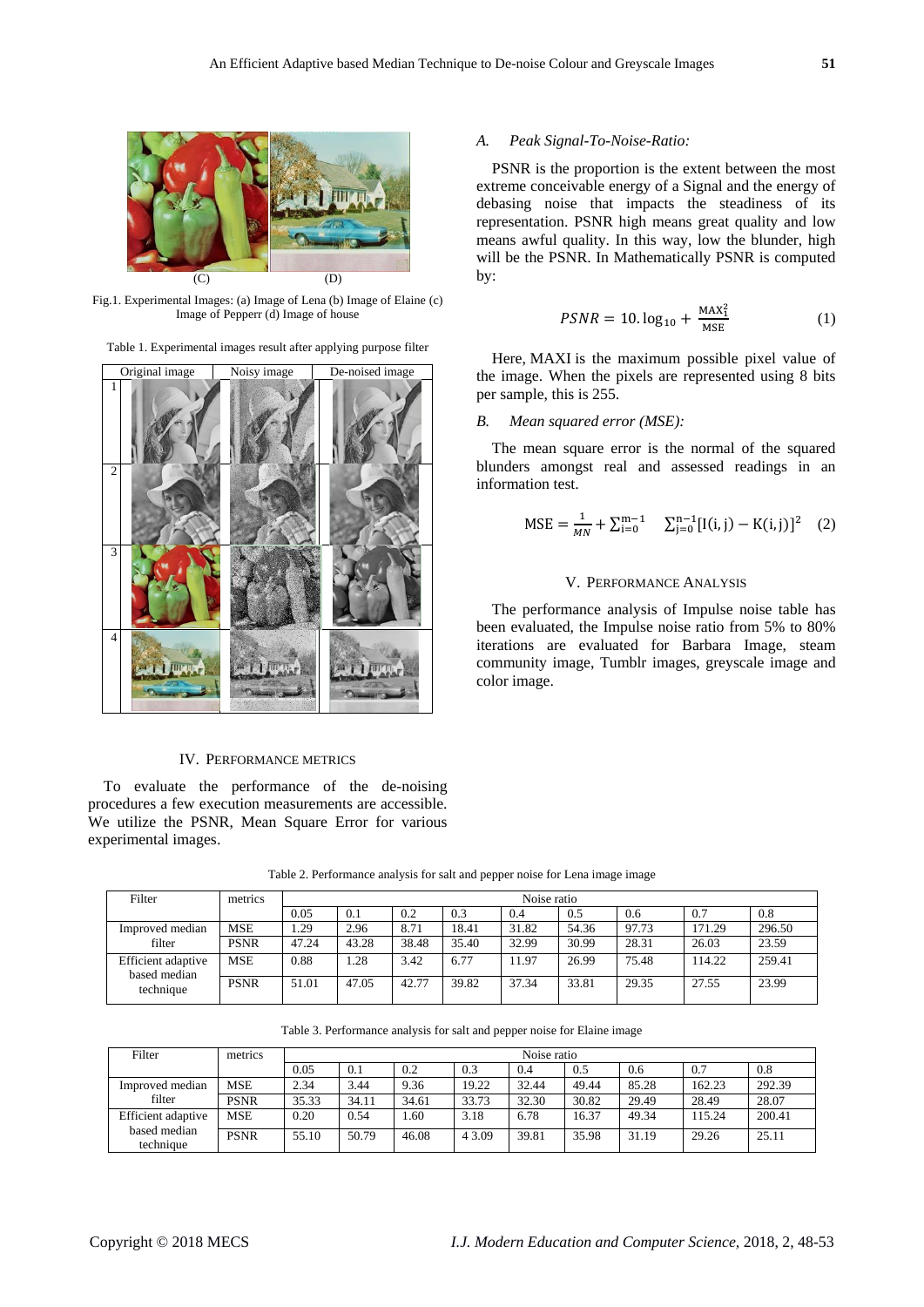Table 4. Performance analysis for salt and pepper noise for Pepper image

| Filter                                             | metrics     |       | Noise ratio |       |       |       |       |       |        |        |
|----------------------------------------------------|-------------|-------|-------------|-------|-------|-------|-------|-------|--------|--------|
|                                                    |             | 0.05  | 0.1         | 0.2   | 0.3   | 0.4   | 0.5   | 0.6   | 0.7    | 0.8    |
| Improved<br>method filter                          | <b>MSE</b>  | 1.37  | 3.50        | 9.76  | 18.28 | 34.35 | 56.71 | 93.46 | 170.25 | 343.74 |
|                                                    | <b>PSNR</b> | 46.73 | 42.94       | 38.50 | 35.50 | 33.18 | 30.66 | 28.34 | 25.45  | 23.49  |
| Efficient<br>adaptive based<br>median<br>technique | <b>MSE</b>  | 0.34  | 0.86        | 2.56  | 5.24  | 10.72 | 23.24 | 65.76 | 100.16 | 200.04 |
|                                                    | <b>PSNR</b> | 52.50 | 48.77       | 43.55 | 40.99 | 37.82 | 34.46 | 29.95 | 28.12  | 24.15  |

| Table 5. Performance analysis for salt and pepper noise for House color image. |  |
|--------------------------------------------------------------------------------|--|
|--------------------------------------------------------------------------------|--|

| Filter                                             | metrics     |       | Noise ratio |       |       |       |       |        |        |        |
|----------------------------------------------------|-------------|-------|-------------|-------|-------|-------|-------|--------|--------|--------|
|                                                    |             | 0.05  | 0.1         | 0.2   | 0.3   | 0.4   | 0.5   | 0.6    | 0.7    | 0.8    |
| Improved<br>median filter                          | <b>MSE</b>  | 3.22  | 6.44        | 12.48 | 21.98 | 33.13 | 57.23 | 112.32 | 234.35 | 398.13 |
|                                                    | <b>PSNR</b> | 42.23 | 40.76       | 37.49 | 34.22 | 31.44 | 29.55 | 27.26  | 26.22  | 23.48  |
| Efficient<br>adaptive<br>based median<br>technique | <b>MSE</b>  | 1.30  | 2.19        | 6.54  | 11.99 | 21.97 | 41.39 | 97.38  | 186.01 | 354.31 |
|                                                    | <b>PSNR</b> | 47.98 | 44.72       | 39.97 | 37.34 | 34.71 | 31.96 | 28.24  | 27.21  | 24.01  |

## VI. CONCLUSION

In this work, another calculation is presented which give better performance at higher noise ratio by comparing with their corresponding results. The performance of algorithm checked at various level of noise ratio for greyscale and color images which prove that it gives better performance than existing methods. During replacement of noisy pixels in the window, it does not affect the other pixels. Due to its capability to distinguishes the disturb pixels and afterward separates them from good ones. Although it gives better results at 80% of noise ratio and the purpose algorithm is effective for salty noise in the image at the low and high-level intensity.

#### ACKNOWLEDGMENT

Most importantly we thank we thank god-like God whose grace was there throughout the course of the paper. We might want to thank our parents and friends for their endless support. Finally like to express our deep sense of gratitude to our colleagues, Dept. Of computer & Science, CGC Landran, Punjab for their enduring support and encouragement.

## **REFERENCES**

- [1] A. Kumar and R. Roi, "Algorithm for De-noising of Color Images based on Median Filter 1,2,4,5," pp. 428– 432, 2015.
- [2] I. Irum, M. Sharif, M. Raza, and S. Mohsin, "A Nonlinear Hybrid Filter for Salt & Pepper Noise Removal from Color Images," *J. Appl. Res. Technol.*, vol. 13, no. 1, pp. 79–85, 2015.
- [3] M. Jayasree and N. K. Narayanan, "An efficient mixed noise removal technique from grayscale images using noisy pixel modification technique," *2015 Int. Conf. Commun. Signal Process. ICCSP 2015*, pp. 336–339, 2015.
- [4] M. R. N. Kulkarni and P. P. C. Bhaskar, "Implementation of Decision-Based Algorithm for Median Filter to extract Impulse Noise," vol. 2, no. 6, pp. 2507–2512, 2013
- [5] V. Murugan and T. Avudaiappan, "A Comparative

Analysis of Impulse Noise Removal Techniques on Gray Scale Images," vol. 7, no. 5, pp. 239–248, 2014.

- [6] "IMPROVED BILATERAL FILTERING SCHEME FOR NOISE REMOVAL IN COLOR IMAGES Krystyna Malik , Bogdan Smolka Polish-Japanese Institute of Information Technology Bilateral Filter," pp. 2–8
- [7] B. C. Patel and G. R. Sinha, "Gray-level clustering and contrast enhancement (GLC–CE) of mammographic breast cancer images," *CSI Trans. ICT*, vol. 2, no. 4, pp. 279–286, 2015.
- [8] C.Anjanappa and H.S.Sheshadri, "Survey on Impulse Noise Removal in Digital Images," vol. 6, no. 7, pp. 45– 51, 2012.
- [9] S. Ansari and K. Mangla, "Eliminating Noise from Mixed Noisy Image by using Modified Bilateral Filter," *Ijarcet*, vol. 4, no. 5, pp. 2327–2332, 2015.
- [10] R. Soman and J. Thomas, "A Novel Approach for Mixed Noise Removal using ' ROR ' Statistics Combined WITH ACWMF and DPVM," vol. 86, no. 17, pp. 11–17, 2014.
- [11] V. Crnojević and N. Petrović, "Impulse Noise Filtering Using Robust Pixel-Wise S-Estimate of Variance, *EURASIP J. Adv. Signal Process.*, vol. 2010, no. 1, p. 830702, 2010.
- [12] M. J. Tanakian, M. Rezaei, and F. Mohanna, "Digital video stabilizer by adaptive fuzzy filtering," *EURASIP J. Image Video Process.*, vol. 2012, no. 1, p. 21, 2012.
- [13] S. Marukatat, "Image enhancement using local intensity distribution equalization," *EURASIP J. Image Video Process.*, vol. 2015, no. 1, p. 31, 2015.
- [14] T. M. Khan, M. A. U. Khan, Y. Kong, and O. Kittaneh, "Stopping criterion for linear anisotropic image diffusion: a fingerprint image enhancement case," *EURASIP J. Image Video Process.*, vol. 2016, no. 1, p. 6, 2016.

#### **Authors' Profiles**



**Gourav** is currently pursuing M.tech in computer science from CGC-COE, Mohali, Punjab. He received his B.tech degree in computer science from S.S.C.E.T Badhani, Punjab in 2014 and presently working in the area of "Digital image processing" with his Asst. professor Tejpal Sharma.